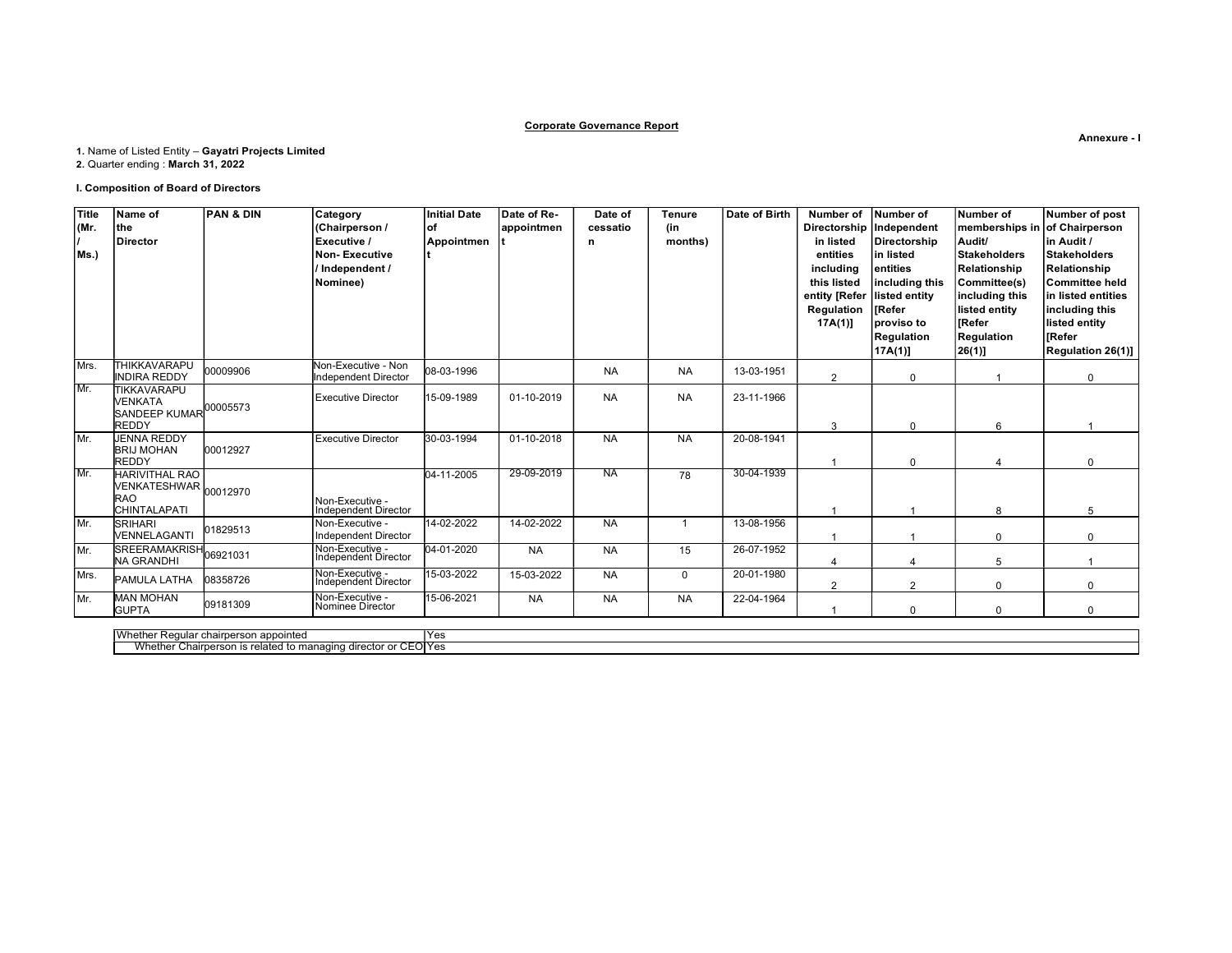### II. Composition of Committees

| Name of Committee                            | Whether Regular chairperson<br>appointed | <b>Name of Committee members</b>                     | Category (Chairperson / Executive / Non-<br>Executive / Independent / | Date of<br>Appointment | Date of<br><b>Cessation</b> |
|----------------------------------------------|------------------------------------------|------------------------------------------------------|-----------------------------------------------------------------------|------------------------|-----------------------------|
|                                              |                                          |                                                      | Nominee)                                                              |                        |                             |
| 1. Audit Committee                           | Yes                                      | HARIVITHALRAO VENKATESHWARRAO<br>CHINTALAPATI        | Non-Executive - Independent Director                                  | 107-11-2005            |                             |
|                                              |                                          | SREERAMAKRISHNA GRANDHI                              | Non-Executive - Independent Director                                  | 04-01-2020             |                             |
|                                              |                                          | TIKKAVARAPU VENKATA SANDEEP<br><b>KUMAR REDDY</b>    | <b>Executive Director</b>                                             | 04-01-2020             |                             |
|                                              |                                          |                                                      |                                                                       |                        |                             |
| 2. Nomination and Remuneration Committee     | Yes                                      | THIKKAVARAPU INDIRA REDDY                            | Non-Executive - Non Independent Director                              | 23-06-2006             |                             |
|                                              |                                          | SREERAMAKRISHNA GRANDHI                              | Non-Executive - Independent Director                                  | 04-01-2020             |                             |
|                                              |                                          | HARIVITHALRAO VENKATESHWARRAO<br><b>CHINTALAPATI</b> | Non-Executive - Independent Director                                  | 30-05-2019             |                             |
|                                              |                                          |                                                      |                                                                       |                        |                             |
| 3. Risk Management Committee                 | Yes                                      | TIKKAVARAPU VENKATA SANDEEP<br><b>KUMAR REDDY</b>    | <b>Executive Director</b>                                             | 07-11-2014             |                             |
|                                              |                                          | THIKKAVARAPU INDIRA REDDY                            | Non-Executive - Non Independent Director                              | 07-11-2014             |                             |
|                                              |                                          | HARIVITHALRAO VENKATESHWARRAO<br>CHINTALAPATI        | Non-Executive - Independent Director                                  | 107-11-2014            |                             |
|                                              |                                          | SREEDHAR BABU PONNURU                                | Member                                                                | 07-11-2014             |                             |
|                                              |                                          |                                                      |                                                                       |                        |                             |
| 4. Stakeholders' Relationship Committee      | Yes                                      | HARIVITHALRAO VENKATESHWARRAO<br>CHINTALAPATI        | Non-Executive - Independent Director                                  | 107-11-2005            |                             |
|                                              |                                          | JENNA REDDY BRIJ MOHAN REDDY                         | <b>Executive Director</b>                                             | 107-11-2005            |                             |
|                                              |                                          | THIKKAVARAPU INDIRA REDDY                            | Non-Executive - Non Independent Director                              | 30-05-2019             |                             |
|                                              |                                          |                                                      |                                                                       |                        |                             |
| 5. Corporate Social Responsibility Committee | Yes                                      | THIKKAVARAPU INDIRA REDDY                            | Non-Executive - Non Independent Director                              | 29-05-2014             |                             |
|                                              |                                          | TIKKAVARAPU VENKATA SANDEEP<br><b>KUMAR REDDY</b>    | <b>Executive Director</b>                                             | 29-05-2014             |                             |
|                                              |                                          | ARIVITHALRAO VENKATESHWARRAO<br>CHINTALAPATI         | Non-Executive - Independent Director                                  | 29-05-2014             |                             |
|                                              |                                          |                                                      |                                                                       |                        |                             |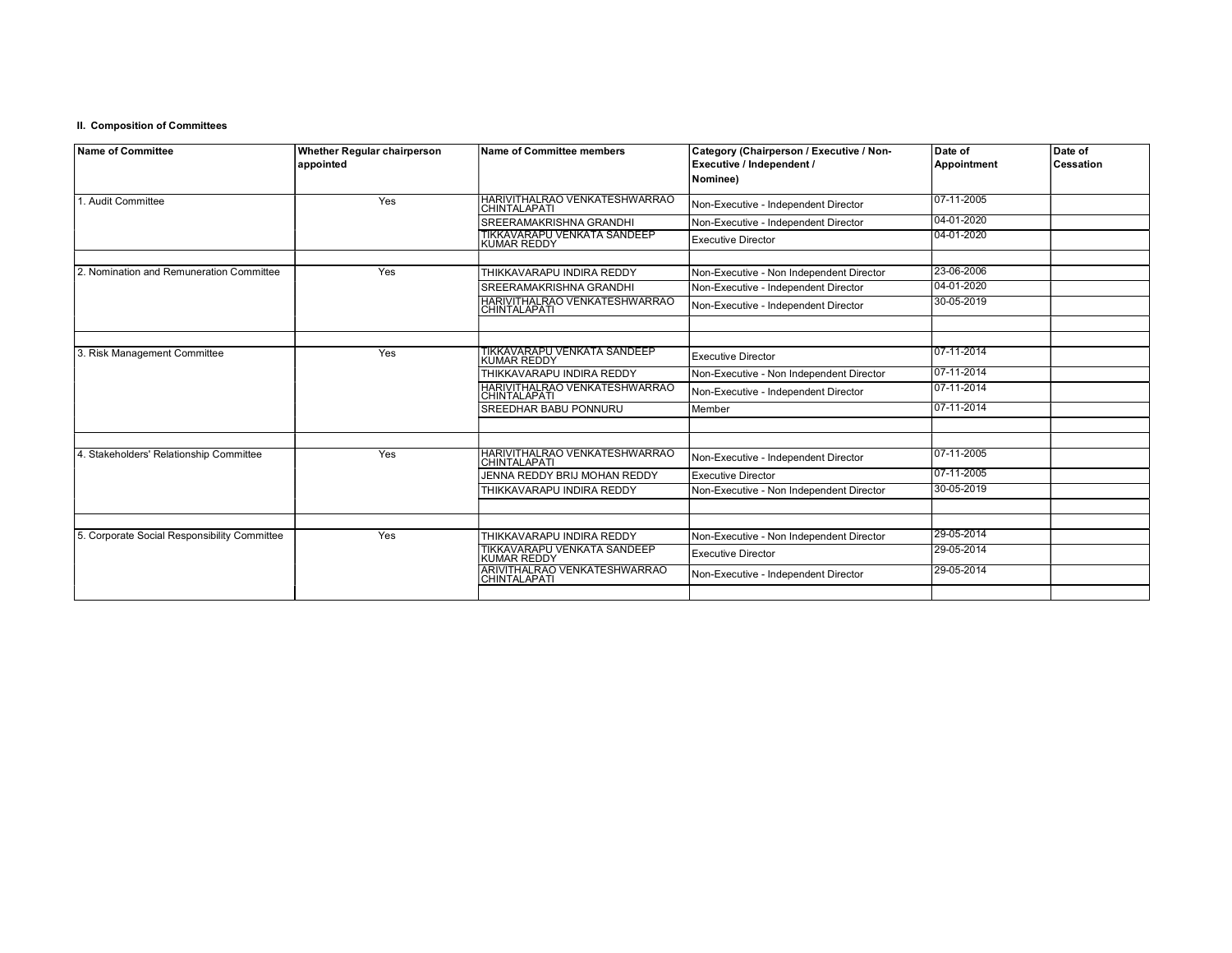### III. Meeting of Board of Directors

| Date(s) of Meeting (if any) in the<br>previous quarter | Date(s) of Meeting (if any) in the<br>relevant quarter | Quorum met (Yes/No) | Whether requirement of Number of Directors present | Number of independent<br>directors present | Maximum gap between any<br>two consecutive meetings (in<br>number of<br>days) |
|--------------------------------------------------------|--------------------------------------------------------|---------------------|----------------------------------------------------|--------------------------------------------|-------------------------------------------------------------------------------|
| 23-10-2021                                             |                                                        | Yes                 |                                                    |                                            |                                                                               |
| 13-11-2021                                             |                                                        | Yes                 |                                                    |                                            | 20                                                                            |
|                                                        | 14-02-2022                                             | Yes                 |                                                    |                                            | 92                                                                            |
|                                                        | 15-03-2022                                             | Yes                 |                                                    |                                            | 28                                                                            |

### IV. Meetings of Committees

| Name of the Committee                    | Date(s) of meeting of the<br>committee in the relevant<br>quarter | Whether requirement of<br>Quorum met (Yes / No) | <b>Number of Directors</b><br>present | Number of<br>independent<br>directors present | Date(s) of meeting of the<br>committee in the<br>previous quarter | Maximum gap<br>between any two<br>consecutive<br>meetings<br>(in number of<br>days) |
|------------------------------------------|-------------------------------------------------------------------|-------------------------------------------------|---------------------------------------|-----------------------------------------------|-------------------------------------------------------------------|-------------------------------------------------------------------------------------|
| Audit Committee                          | 14-02-2022                                                        | <b>YES</b>                                      |                                       |                                               | 13-11-2021                                                        | 92                                                                                  |
| Nomination and Remuneration<br>Committee | 14-02-2022                                                        | <b>YES</b>                                      |                                       | 2                                             |                                                                   |                                                                                     |
| Nomination and Remuneration<br>Committee | 15-03-2022                                                        | <b>YES</b>                                      | $\overline{2}$                        | $\mathcal{P}$                                 |                                                                   |                                                                                     |
| Stakeholders' Relationship<br>Committee  | 14-02-2022                                                        | <b>YES</b>                                      |                                       |                                               |                                                                   |                                                                                     |
| <b>Risk Management Committee</b>         | 31-01-2022                                                        | <b>YES</b>                                      |                                       |                                               |                                                                   |                                                                                     |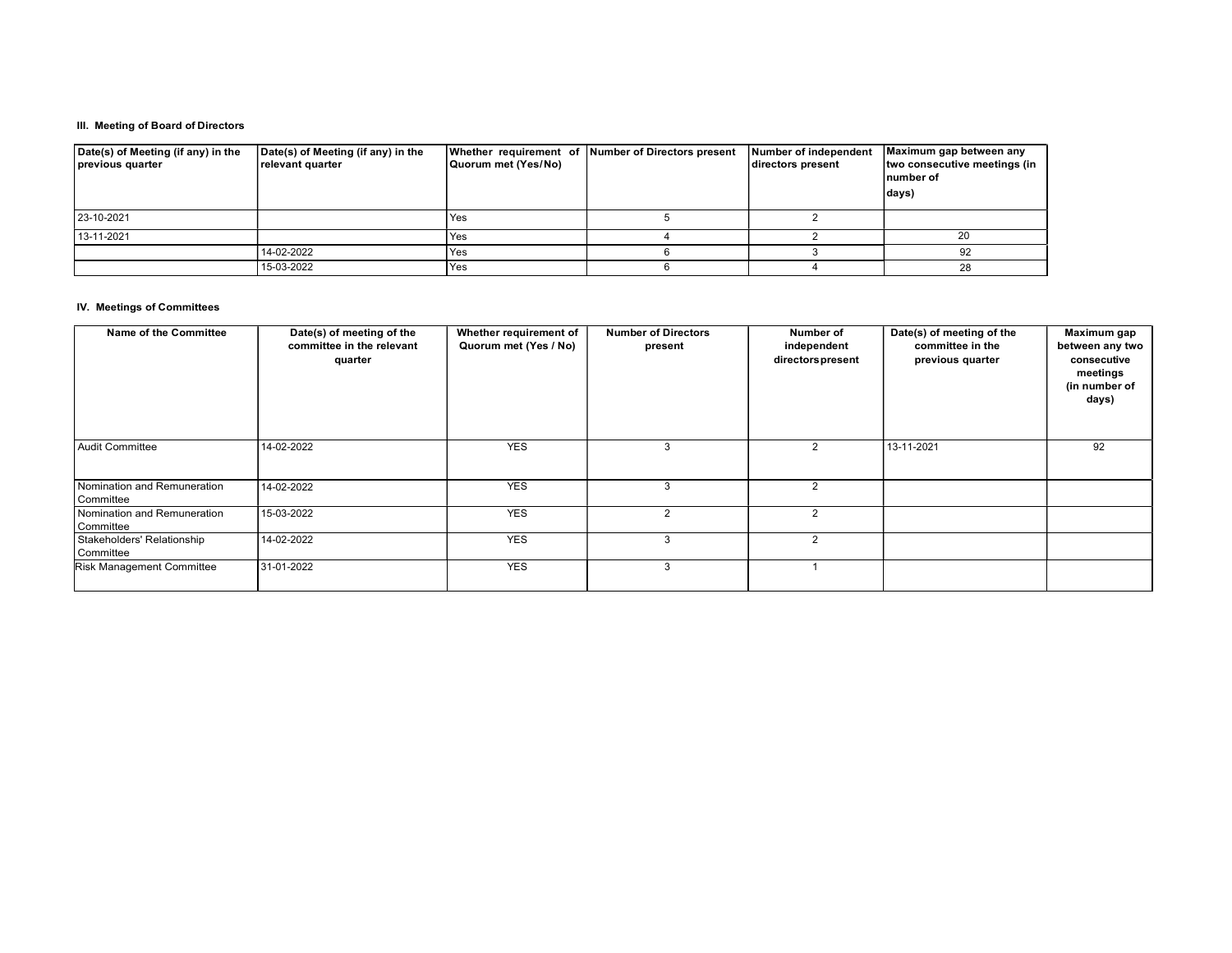## V. Related Party Transactions

| <b>Subject</b>                                                                                         | <b>Compliance Status</b> |
|--------------------------------------------------------------------------------------------------------|--------------------------|
|                                                                                                        | (Yes / No / NA)          |
| Whether prior approval of audit committee obtained                                                     | l Yes                    |
| Whether shareholder approval obtained for material RPT                                                 | <b>INA</b>               |
| Whether details of RPT entered into pursuant to omnibus approval have been reviewed by Audit Committee | Yes                      |

|                                                                                                                                           | Annexure I |
|-------------------------------------------------------------------------------------------------------------------------------------------|------------|
| VI. Affirmations                                                                                                                          | Yes / No   |
| 1. The composition of Board of Directors is in terms of SEBI (Listing Obligations and Disclosure Requirements)                            | Yes        |
| Regulations, 2015.                                                                                                                        |            |
| 2. The composition of the following Committees is in terms of SEBI (Listing Obligations and Disclosure Requirements)<br>Regulations, 2015 |            |
| <b>a.</b> Audit Committee                                                                                                                 | A. Yes     |
| <b>ID.</b> Nomination and Remuneration Committee                                                                                          | B. Yes     |
| C. Stakeholders' Relationship Committee                                                                                                   | C. Yes     |
| <b>C.</b> Risk Management Committee                                                                                                       | D. Yes     |
|                                                                                                                                           |            |
| 3. The committee members have been made aware of their powers, role and responsibilities as specified in SEBI (Listing                    | Yes        |
| Obligations and Disclosure Requirements) Regulations, 2015.                                                                               |            |
| 4. The meetings of the Board of Directors and the above Committees have been conducted in the manner as specified in                      | Yes        |
| SEBI (Listing Obligations and Disclosure Requirements) Regulations, 2015.                                                                 |            |

The Report of the Previous quarter ended December 31, 2021 had been placed before Board of Directors . No comments / observations / advice were received from the Board of Directors.

Name: Chetan Kumar Sharma Designation: Company Secretary & Compliance Officer Date: April 21, 2022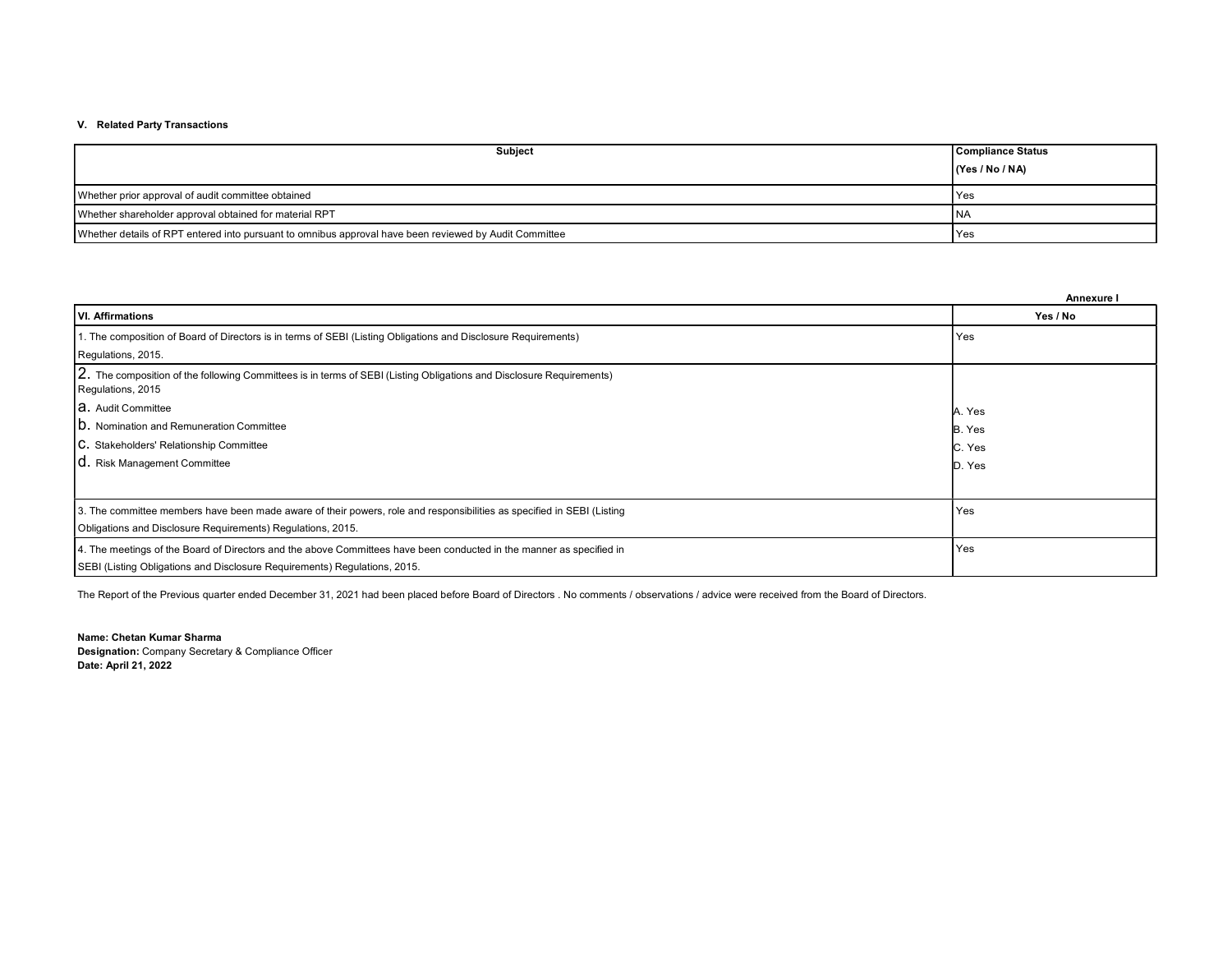#### Name of Listed Entity - Gayatri Projects Limited Year ending: March 31, 2022

# I. Disclosure on website in terms of Listing Regulations

|                  | ⊪ltem                                                                                  | <b>Compliance Status</b><br>(Yes/No/NA) | If Yes provide link to website. If No/NA provide<br>reasons |
|------------------|----------------------------------------------------------------------------------------|-----------------------------------------|-------------------------------------------------------------|
|                  | As per regulation 46(2) of the LODR:                                                   |                                         |                                                             |
|                  | a) Details of business                                                                 | Yes                                     | www.gayatri.co.in                                           |
|                  | b) Terms and conditions of appointment of independent directors                        | Yes                                     | www.gayatri.co.in                                           |
| lc)              | Composition of various committees of board of directors                                | Yes                                     | www.gayatri.co.in                                           |
|                  | d) Code of conduct of board of directors and senior management                         | Yes                                     | www.gayatri.co.in                                           |
|                  | personnel                                                                              |                                         |                                                             |
|                  | e) Details of establishment of vigil mechanism/ Whistle Blower policy                  | Yes                                     | www.gayatri.co.in                                           |
| f)               | Criteria of making payments to non-executive directors                                 | Yes                                     | www.qayatri.co.in                                           |
| lg)              | Policy on dealing with related party transactions                                      | Yes                                     | www.gayatri.co.in                                           |
|                  | h) Policy for determining 'material' subsidiaries                                      | Yes                                     | www.gayatri.co.in                                           |
| li)              | Details of familiarization programmes imparted to independent                          | Yes                                     | www.gayatri.co.in                                           |
|                  | directors                                                                              |                                         |                                                             |
| li)              | Email address for grievance redressal and other relevant details                       | Yes                                     | www.gayatri.co.in                                           |
|                  | k) Contact information of the designated officials of the listed entity                | Yes                                     | www.gayatri.co.in                                           |
|                  | who are                                                                                |                                         |                                                             |
|                  | responsible for assisting and handling investor grievances<br><b>Financial results</b> | Yes                                     |                                                             |
| lD.              |                                                                                        | Yes                                     | www.gayatri.co.in                                           |
|                  | m Shareholding pattern                                                                 |                                         | www.gayatri.co.in                                           |
| $\overline{\ln}$ | Details of agreements entered into with the media companies                            | NA                                      |                                                             |
|                  | and/or their                                                                           |                                         |                                                             |
|                  | associates                                                                             |                                         |                                                             |
|                  | o) Schedule of analyst or institutional investor meet and                              | Yes                                     | www.qayatri.co.in                                           |
|                  | presentations made by the listed entity to analysts or institutional                   |                                         |                                                             |
|                  | investors simultaneously with<br>submission to stock exchange                          |                                         |                                                             |
|                  |                                                                                        |                                         |                                                             |
|                  | $ p $ New name and the old name of the listed entity                                   | ΝA                                      |                                                             |
|                  | (q) Advertisements as per regulation 47(1)                                             | Yes                                     | www.gayatri.co.in                                           |
| r)               | Credit rating or revision in credit rating obtained by the entity for all              | es/                                     | www.gayatri.co.in                                           |
|                  | its<br>loutstanding instruments                                                        |                                         |                                                             |
| ls)              | Separate audited financial statements of each subsidiary of the                        | Yes                                     | www.gayatri.co.in                                           |
|                  | listed entity in                                                                       |                                         |                                                             |
|                  | respect of a relevant financial year<br>As per other regulations of the LODR:          |                                         |                                                             |
|                  |                                                                                        |                                         |                                                             |
|                  | a) Whether company has provided information under separate                             | Yes                                     | www.gayatri.co.in                                           |
|                  | section on its                                                                         |                                         |                                                             |
|                  | website as per Regulation 46(2)                                                        | Yes                                     |                                                             |
|                  | <sup>b)</sup> Materiality Policy as per Regulation 30                                  |                                         | www.gayatri.co.in                                           |
|                  |                                                                                        | Yes                                     |                                                             |
|                  | C) Dividend Distribution policy as per Regulation 43A (as applicable)                  |                                         | www.gayatri.co.in                                           |
|                  |                                                                                        |                                         |                                                             |

It is certified that these contents on the website of the listed entity are correct.